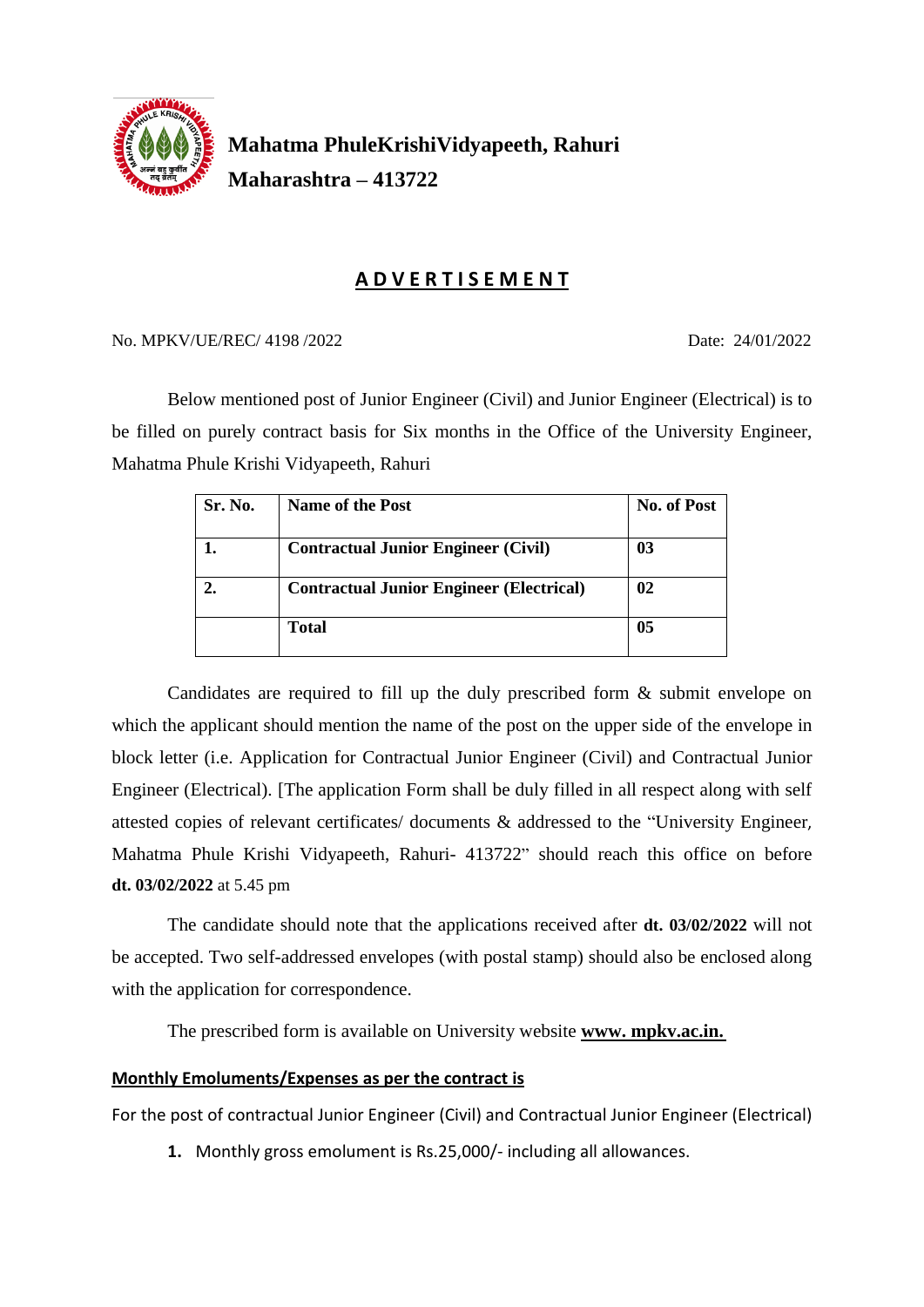#### **Educational qualification, 'Age limit and Experience**

- **1) Educational Qualification :**
- **A) Contractual Junior Engineer (Civil):**
	- 1. Degree or diploma of the Recognized University /Institution in the concern subject.
- B) **Contractual Junior Engineer (Electrical):**
	- 2. Degree or diploma of the Recognized University /Institution in the concern subject.
- 2) **Age limit**

For the post Contractual Junior Engineer (Civil/Electrical), the candidate should not above 30 years of age as on **dt. 03/02/2022**

#### **How to apply:**

- 1. Prescribed Application Form is available on University website. The candidates are Informed to get this application form downloaded. Application Form shall be duly filled in, in all respect, along with self attested copies of relevant certificates / documents and Shall be submitted to the **Office of the University Engineer, MPKV, Rahuri on working days as or Before dt. 03/02/2022 by 17.45. hrs.**
- 2. Processing Fees: Non-refundable fee is Rs.300/- (Rs.Three Hundred only) for each application. The application fee should be remitted into the University Bank account ie in name of **The Comptroller, MPKV, Rahuri**, **Account No**.**32332650002 , IFSC Code : SBIN 000 3239 , State Bank of India, MPKV, Branch, Rahuri** by Cash or by online transaction. The self-attested copy of the counter foil of challan should be attached with the application form. Application fee inform of cash, DD or IPO will not be accepted. And the application will be rejected. Bank charges if any shall borne by the candidates.
- 3. Candidate should submit true copies of their qualification, experience, age, caste; non creamy layer certificates, Caste Validity Certificate etc. with application form.
- 4. In case of any inadvertent mistake in the process of selection which may be detected at any stage, even after the issue of appointment letter the university reserves the right to modify / withdraw / cancel the advertisement / appointment without making any communication to the candidates.
- 5. University is not responsible for any postal delay.

#### **3) Duties and Responsibilities ;**

- **1) Duties and responsibilities for the post of Junior Engineer (Civil) are mentioned below.**
- 1) Site supervision, duties of construction works.
- 2) Inspection of materials at site.
- 3) Maintenance works in University premises.
- 4) Besides this any other work assigned by the University Engineer.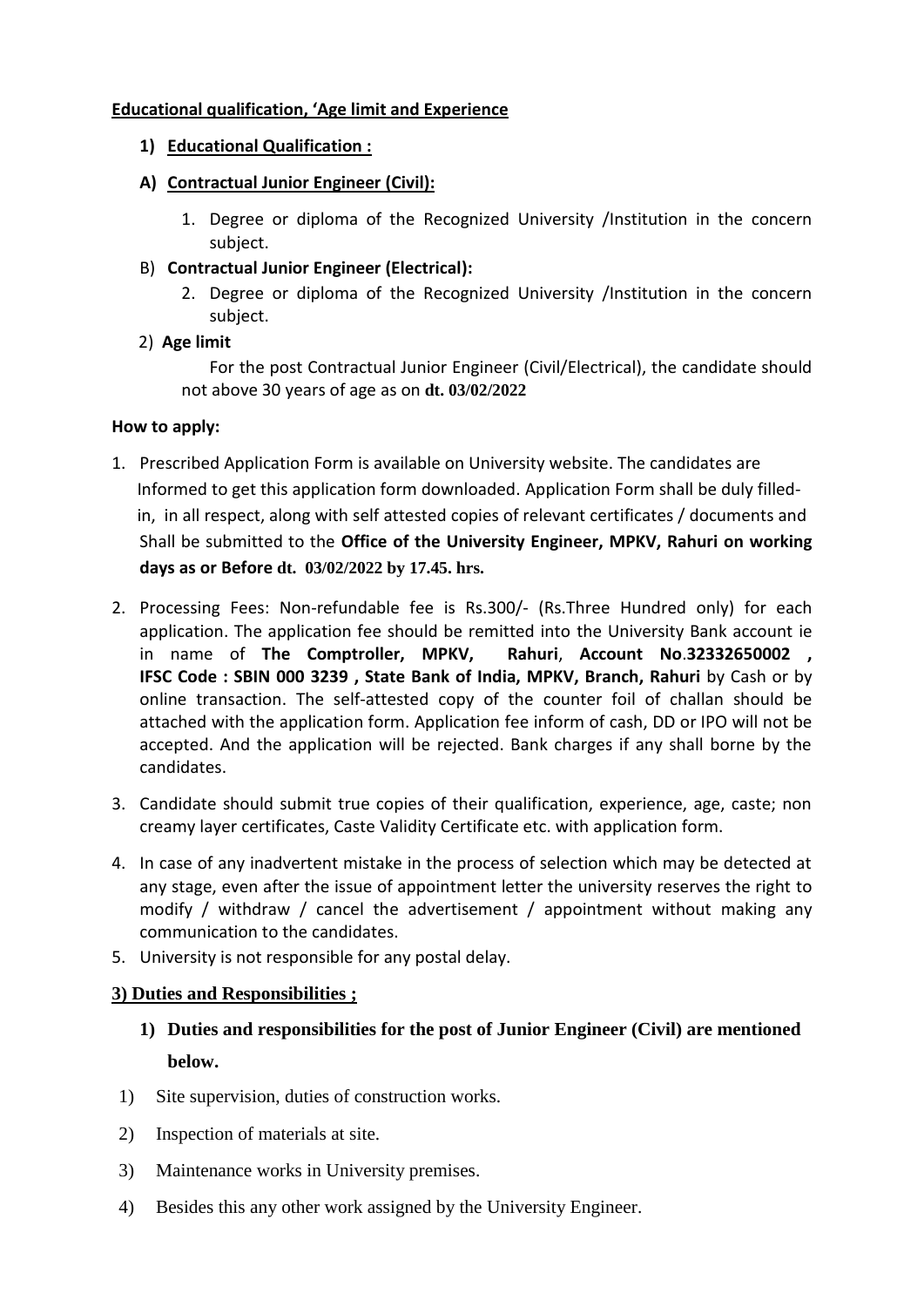## **1) Duties and responsibilities for the post of Junior Engineer (Electrical) are mentioned below.**

- 1) Site supervision, duties of electrical works.
- 2) Inspection of materials at site.
- 3) Safety &Maintenance of electrical items/materials/installations in the University premises.
- 4) Besides this any other work assigned by the University Engineer.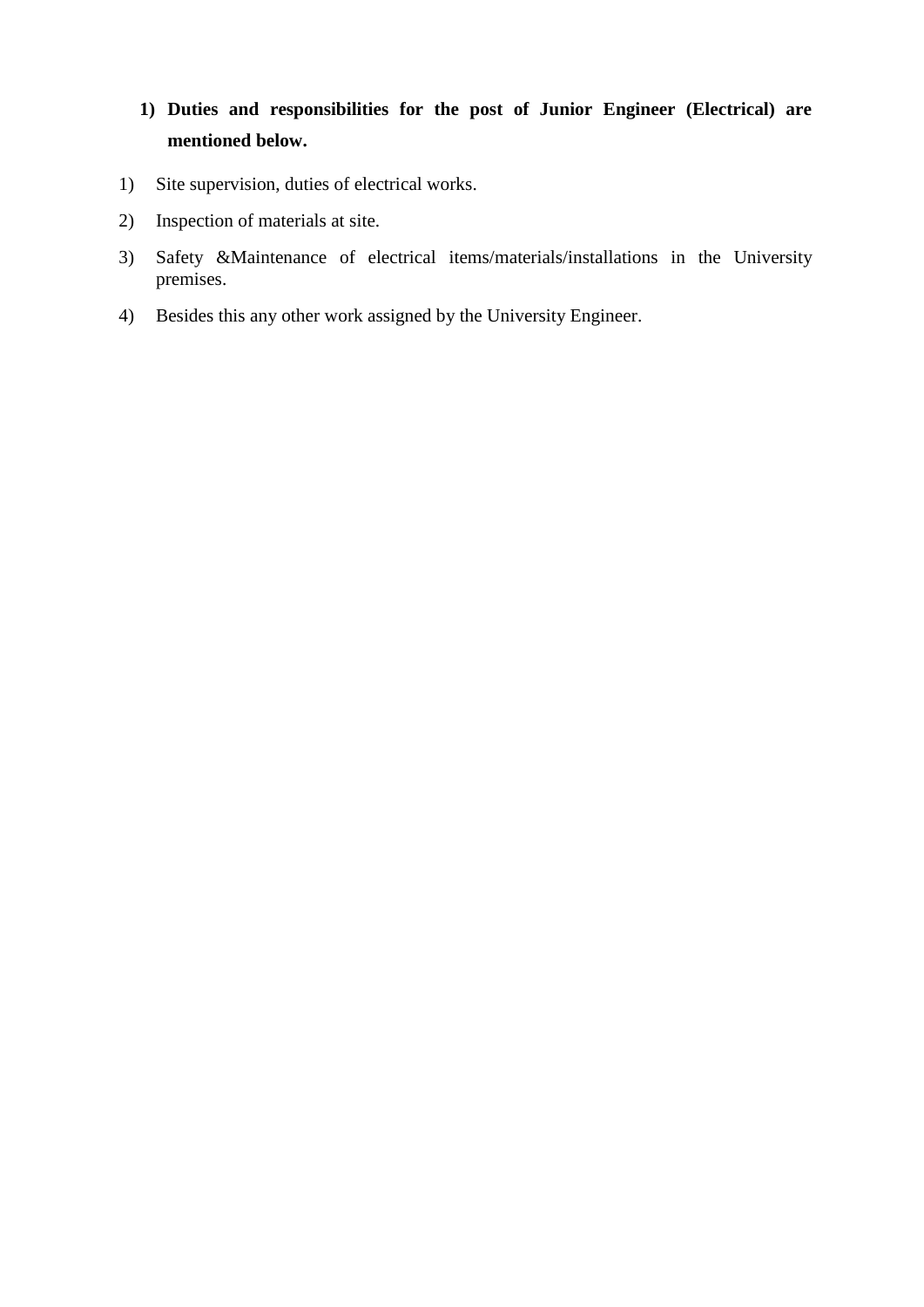#### **4) Terms and conditions:**

- 1. The person who is temporarily appointed for this post shall be on purely contractual basis only. He won't be treated as regular University Officer/Employee.
- 2. The selected candidate should make the contract agreement in prescribed format on Rs.100/- bond at the time of joining in University.
- 3. Since the appointment is on purely contractual basis, it will be valid for 06 months only.
- 4. During the period of the contract for Six months, the candidate will not take any private work / profession without prior and written permission of the University authority. If the candidate denied such permission by the concern authority and if the candidate continues with his private work / profession and if such private work / profession cause obstruction or financial losses to the University, the appointment of such candidate will be terminated and he shall be liable for legal actions.
- 5. The Contractual appointment of candidate will be made on the basis of experience and interview. Date of interview will be informed to candidates later.
- 6. Candidate will not be paid any travelling allowances appearing for the interview.
- 7. Applications received without signature or attested copies of documents will not be accepted. Two self-addressed envelopes should be attached (with postal stamp).
- 8. Appointed candidate is bound to sign an agreement issued by this office.
- 9. The candidates appointed on contractual basis will not be paid any other expenses apart from collective emolument.
- 11. The candidate should affix one color photo on Application form and enclose on one color photo of 2.5cmx 2.5 size with the application.
- 12. The decision of the Selection Committee shall be final.
- 13. On expiry of tenure of 6 months, the services of Junior Engineer civil/electrical will be terminated & no payment thereof will be paid.
- 14. The services will be terminated before 6 months without any notice for filling the post on regular establishment. University reserves all the rights to extend/terminated before or in between the period mentioned.
- 15. The appointed engineer will not be entitled for rights of the permanent employees, as the part is purely temporary basis.
- 16. After expiry of the tenure or the selected candidate will not have any rights to claim for continue the services.
- 17. The selected candidate will have to work under jurisdiction of MPKV as per requirement of various places at ten districts where the construction sites are ongoing.

RAHURI DATE :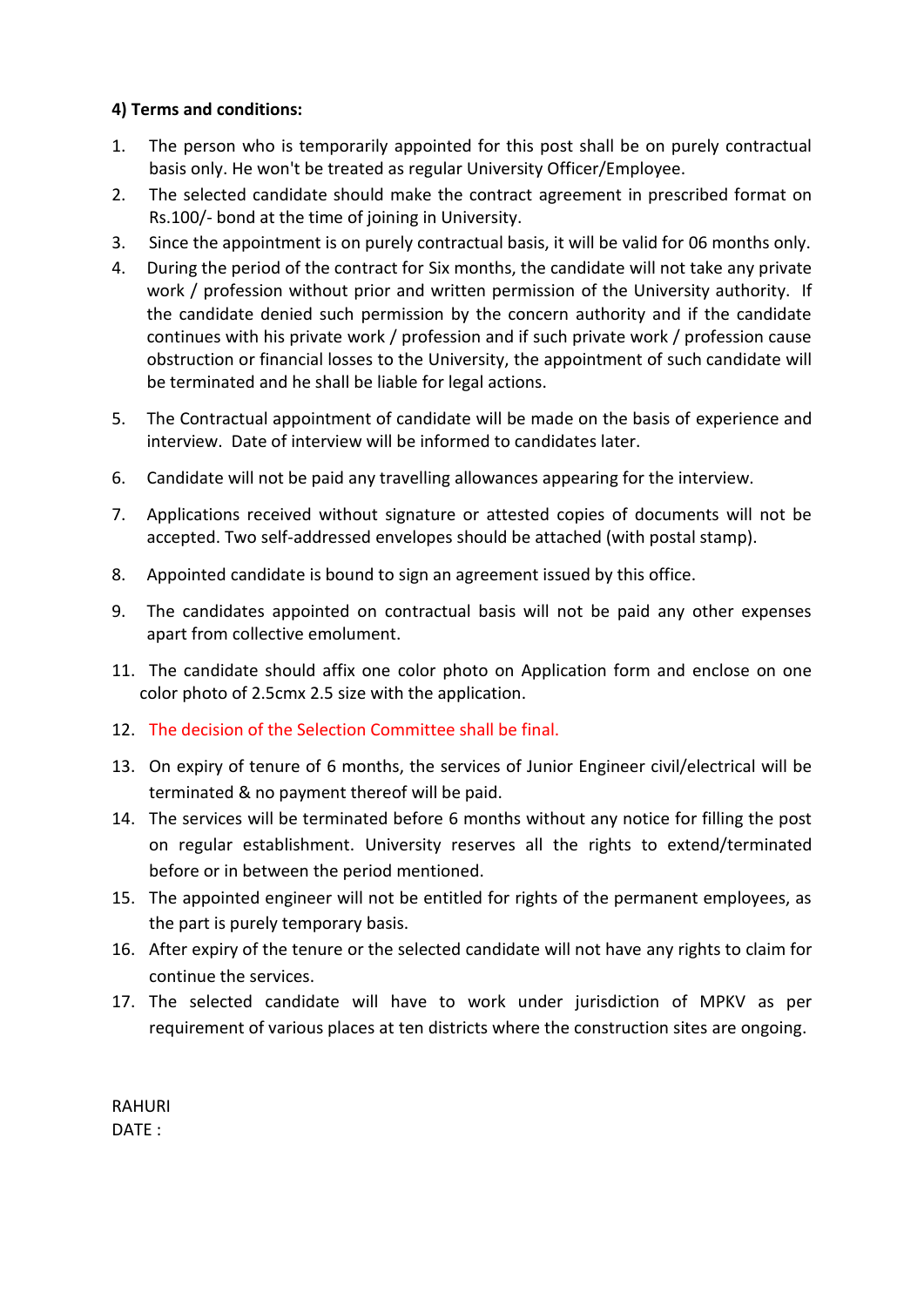

# **Mahatma PhuleKrishiVidyapeeth, Rahuri Maharashtra – 413722**

**Application Format For the post Junior Engineer (Civil) and Junior Engineer (Electrical) on Contract Basis**

> Please affix your recent passport size photograph here

| 2. Post applied for              |                                                                                   |
|----------------------------------|-----------------------------------------------------------------------------------|
| 3. Applicant's full name         |                                                                                   |
|                                  |                                                                                   |
| 4. Sex                           | : Male/Female                                                                     |
| 5. Adhar No.                     |                                                                                   |
|                                  |                                                                                   |
|                                  |                                                                                   |
|                                  |                                                                                   |
|                                  |                                                                                   |
| Email                            |                                                                                   |
| 7. Permanent Address             |                                                                                   |
|                                  |                                                                                   |
|                                  |                                                                                   |
|                                  |                                                                                   |
|                                  |                                                                                   |
| 9. Age as on closing Date (ie on | ) : Years ---------- Month ------------- Days -------------                       |
|                                  | 10. Domiciled in the state of Maharashtra: Yes/No (Tick whichever is applicable). |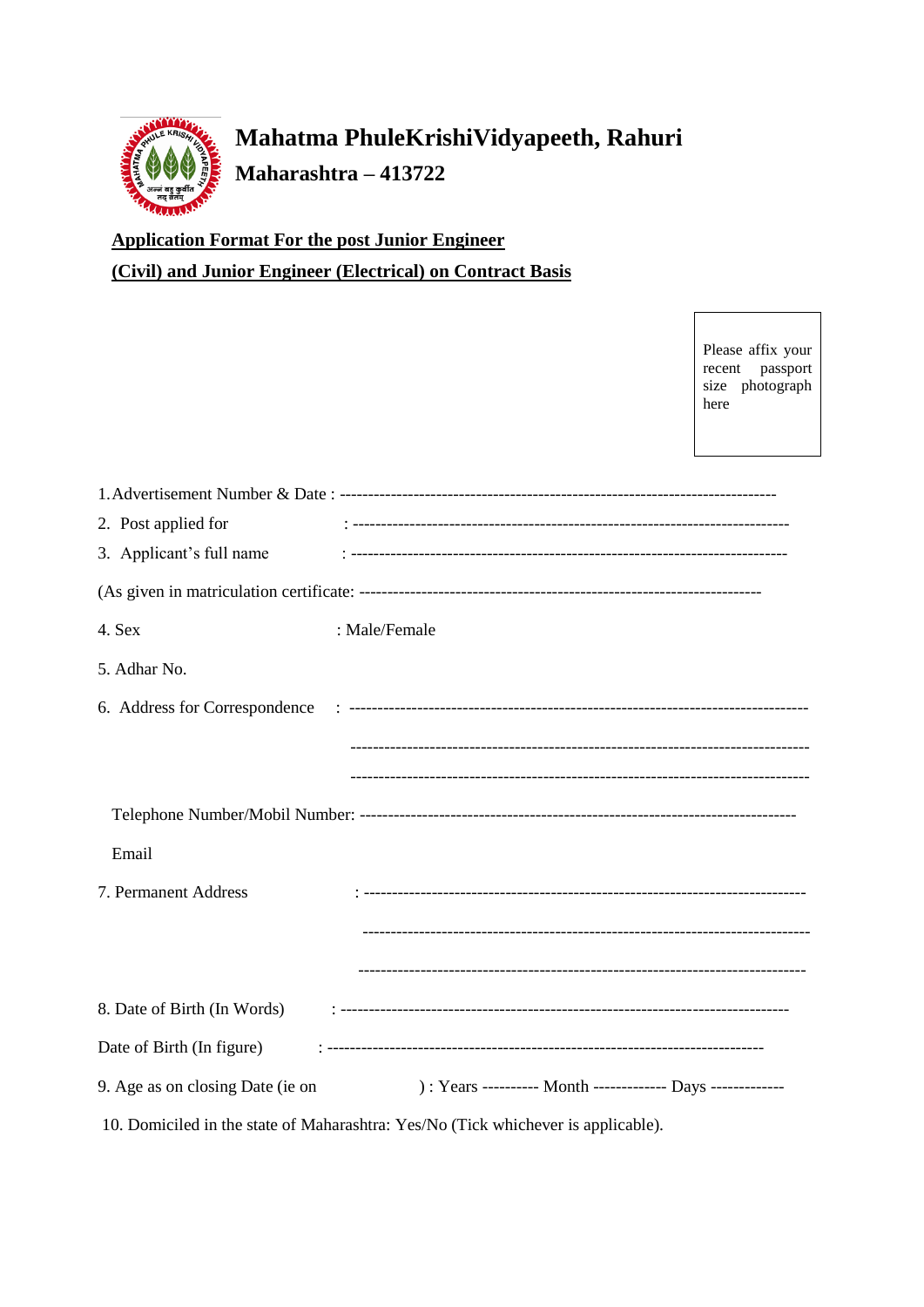### **11. Educational Qualification:**

(Documents related to educational qualification shall be self attested)

| Sr.<br>No. | <b>Examination</b><br><b>Passed</b> | <b>University/Board</b><br><b>Institute</b> | <b>Class</b><br>/Percentage/<br>Grade | of<br>Year<br><b>Passing</b> | of<br>Subject of<br>Specialization<br>(If any) |
|------------|-------------------------------------|---------------------------------------------|---------------------------------------|------------------------------|------------------------------------------------|
|            |                                     |                                             |                                       |                              |                                                |
|            |                                     |                                             |                                       |                              |                                                |
|            |                                     |                                             |                                       |                              |                                                |
|            |                                     |                                             |                                       |                              |                                                |
|            |                                     |                                             |                                       |                              |                                                |

### **12. Other Education qualification (Typing, Computers etc.)**

| Sr.<br>No. | <b>Examination</b><br><b>Passed</b> | <b>University/Board</b><br><b>Institute</b> | <b>Class</b><br>/Percentage/<br>Grade | Year<br><b>of</b><br><b>Passing</b> | Subject<br>Specialization<br>(If any) |
|------------|-------------------------------------|---------------------------------------------|---------------------------------------|-------------------------------------|---------------------------------------|
|            |                                     |                                             |                                       |                                     |                                       |
|            |                                     |                                             |                                       |                                     |                                       |
|            |                                     |                                             |                                       |                                     |                                       |
|            |                                     |                                             |                                       |                                     |                                       |
|            |                                     |                                             |                                       |                                     |                                       |

**Enclosed:** Self Attested photo, copy of all the necessary documents.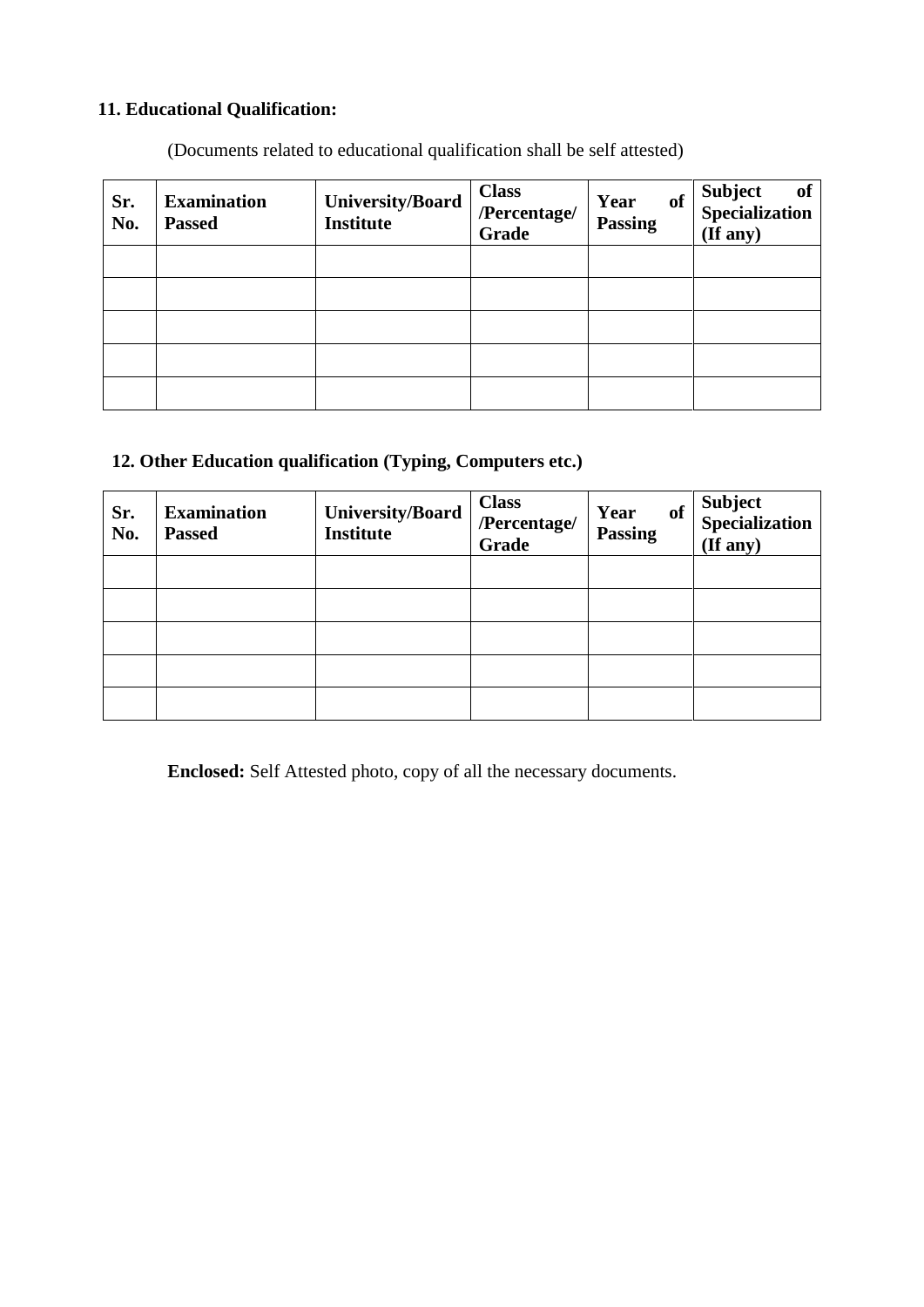

# 00 Mahatma PhuleKrishiVidyapeeth, Rahuri Maharashtra- 413722

## ADVERTISEMENT

No. MPKV/UE/REC/ 4198 /2022 Date24/ol /2022

Applications in the prescribed format are invited from the Indian citizens Domiciled in Maharashtra from eligible candidates for filling the Post of Junior Engineer (Civil) (3 Nos) and Junior Engineer (Electrical) (2 Nos) on purely contractual basis for a period of Six months in the University Engineer Office, Mahatma Phule Krishi Vidyapecth, Rahuri. The details of the Duties and Responsibilities along with Pro-forma of the application are published on the website www.mpkv.ac.in.

Interested candidates are requested to visit the website and send their application forms complete in all respects to "The University Engineer, Mahatma Phule Krishi Vidyapeeth, Rahuri 413722" on or before 03/02/2022 dt. Super seribing the envelopes as "Application for the post of Junior Engineer (Civil) (3 Nos) and Junior Engineer (Electrical) (2 Nos) on contractual basis.

University Engineer Mahatma Phule Krishi Vidyapeeth, Rahuri